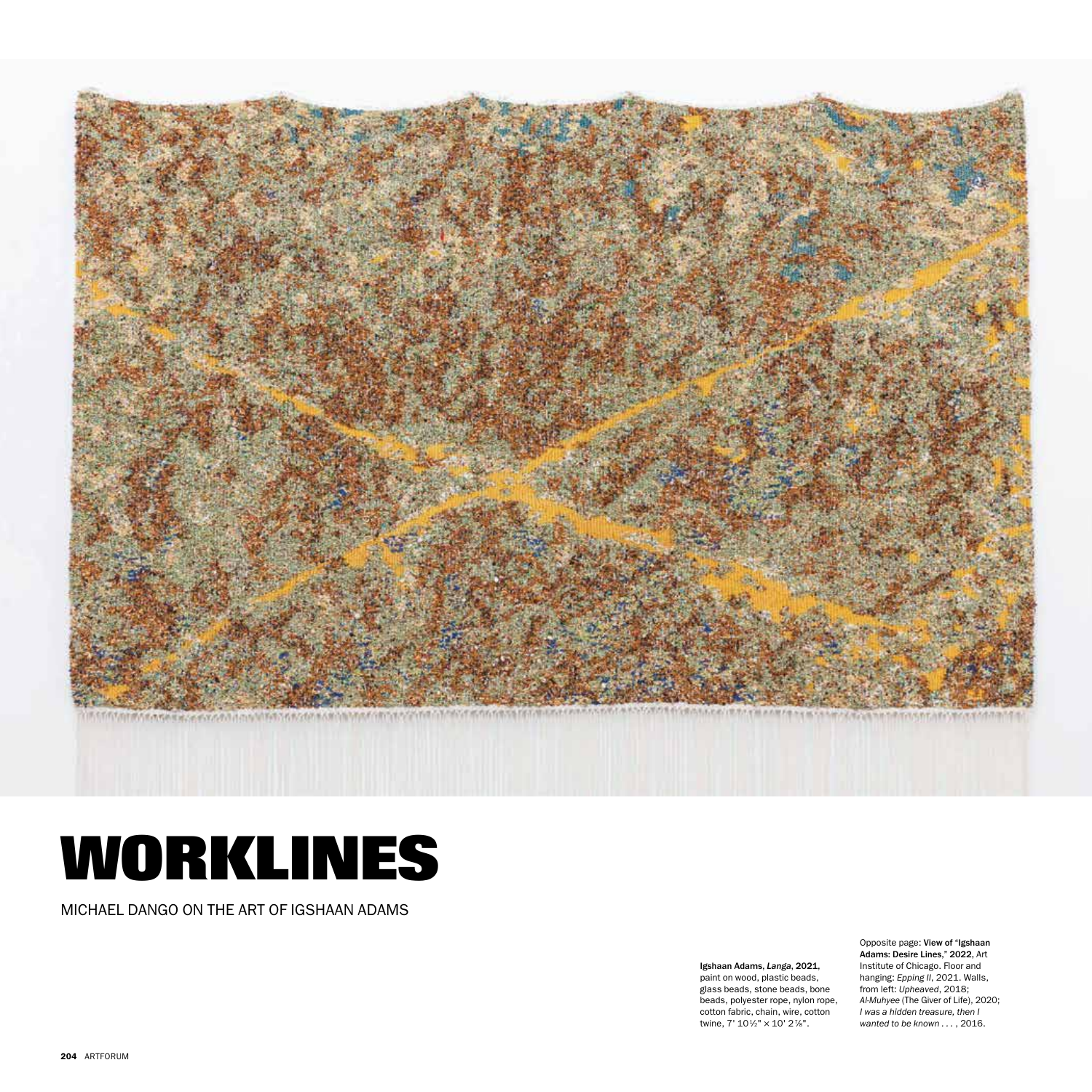THE SECOND OF TWO GALLERIES in Igshaan Adams's solo exhibition "Desire Lines," currently on view at the Art Institute of Chicago, contains a tapestry that would appear somewhat conventional, at least compared with the sculptural tangles of rope and gossamer clouds installed nearby. Across a vertical grid of white cords, Adams has woven an assortment of cotton strips, skeins of nylon, wires. The colors are muted sienna and moss, parcels of earth tones, save for the stray flash of turquoise or glint of stone, bone, plastic, or glass beads. Cutting across the tapestry is a bright, elongated *X* woven in golden chains.

The intersecting chains are examples of the desire lines of the show's title: pathways gradually imprinted by pedestrian traffic across unsanctioned territories or along unofficial routes. This particular set, Adams informs us in one of the labels he has written to accompany the twenty works on display, derives from a Google Maps satellite view of an unused plot of land in Bonteheuwel, the township in Cape Town where the artist was born in 1982. Bonteheuwel was created in the 1960s to absorb the population designated "Coloured"—neither "white" nor "native"—by the apartheid-era Group Areas Act. The artist explains that "Bonteheuwel is often discussed in the South African media, but always in terms of death and gangs and as a dangerous place," and yet the *X* itself is "evidence that

people are willing to go against what's been laid out for them, or what the expectation is for their life."

The tapestry, *Langa*, 2021, is in fact named for the neighborhood immediately west of Bonteheuwel, the first Black township in Cape Town. The *X* reflects the path residents of both neighborhoods took to cross the land and highway dividing them. In 1976, this highway was where residents of Langa and Bonteheuwel crossed the color line to unite in clashes against police. The chiasmic lines traced in *Langa* are the prehistory, documentation, and ongoing reenactment of organizing against segregation and official borders.

A Google Earth search today within Bonteheuwel reveals an almost identically proportioned elongated *X*, rotated ninety degrees and flanked by residential streets, with schools, a police station, a community center, and a mosque all within a few blocks. The lines express a desire not just to bridge neighborhoods, but also to connect and integrate family, work, and religion within them.

The cross-township trajectories that inspired Adams model a larger phenomenon of crossing borders that are intended to cordon resources off for some nations or populations while leaving others deprived. The fields and deserts of Central America and the southwestern United States and the uncharted reaches of the Mediterranean are overlaid by the trails of migrants

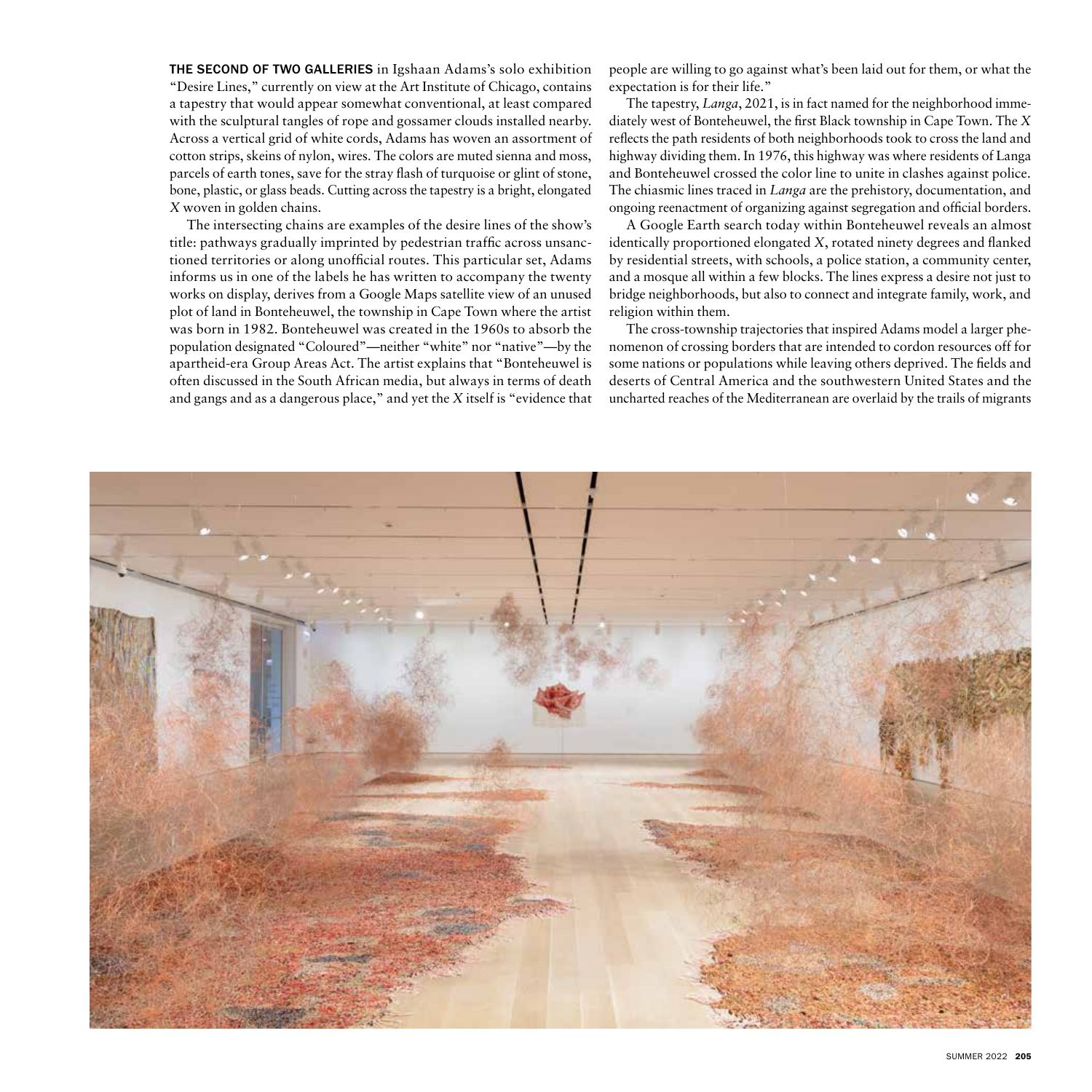who are looking for employment or love they cannot find in their homes or who have lost their homes. These traceries mark the collective nature not just of desire but of struggle. In another context, Mexican American artist Tanya Aguñigas's collaborative *Quipu fronterizo/Border Quipu*, 2016–18, allows migrants to add knots of quipu (an Incan tool for using thread to record information) to an ongoing piece that speaks to this collectivity.

Earlier in his career, Adams collected his friends' and family's linoleum floors, their bright colors worn down where people had walked or placed furniture on them. He further aestheticized these surfaces by cleaning parts or papering over others to enhance found patterns. These works were literal indexes of human movement, like footprints in sand. But in the weaving practice that has come to define his work in the past decade, Adams more often introduces additional layers of mediation. *Langa* is a good example, its golden *X* transposed from aerial photographs the artist studied. Other works at the Art Institute, such as the wall-hung tapestries *Agter Om*  (Around the Back) and *Spoorsny (tracking footprints)*, both 2020, return to domestic scenes, this time transferring, as Adams puts it in a label, "the physical gaps in the linoleum to weaving."

The centerpiece of the Chicago show, covering almost the whole floor in the same room as *Langa*, also thematizes the notion of the gap: It is a collection of irregularly shaped rugs, the negative space between them suggesting additional desire lines. The work, *Epping II*, 2021, is named for the largest industrial area in Cape Town, traversed daily by people seeking work. We can walk these open lines while still obeying the museum rule not to touch the work of art. We are able to join in the collective desire. While *Epping II* gives us the land around the lines, in *11b Larch weg (i)* and *11b Larch weg (ii)*, mirror images from 2019, the desire line is positive space, radically decontextualized. The skinny textiles (one is hung on the wall, the other laid on the floor, awkward like an isthmus), make clear how little space there was for a family friend who lived at the Cape Town address in the title to move around her small apartment. Adams weaves in beads where her feet would have rested in front of her chair.

These works might almost be the antithesis of Alighiero Boetti's "*Mappa*," 1971–73, tapestries diagramming geopolitical flux from a traditionally omniscient cartographic vantage, with landmasses identified by national flags. *11b Larch weg (i)* and *11b Larch weg (ii)* map through touch

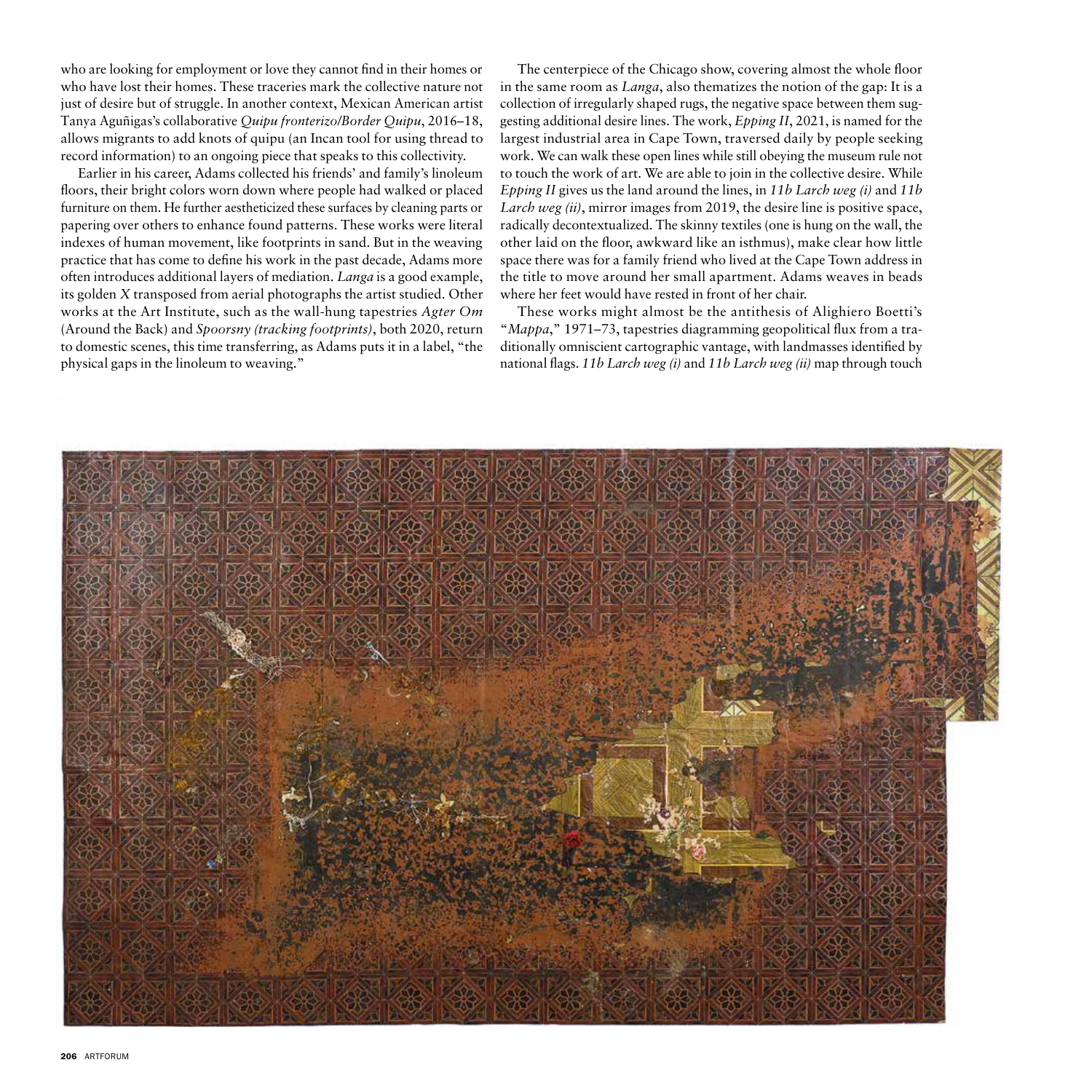

Opposite page: Igshaan Adams, *Antie se voorkamer tapyt* (Auntie's Living Room Carpet), 2010, vinyl, debris,  $71\frac{1}{4} \times 110\frac{1}{4}$ ".

Above: Google Earth screen capture of Bonteheuwel, Cape Town, 2022.

Below: Igshaan Adams, *Agter Om* (Around the Back), 2020, wooden beads, plastic beads, glass beads, stone beads, shells, polyester rope, nylon rope, fabric, wire, cotton twine,  $103\% \times 81\%$ ".



**The chiasmic lines traced in** *Langa* **are the prehistory, documentation, and ongoing reenactment of organizing against segregation and official borders.**

as much as distance and chart knowledge from intimacy outward, refusing the national or territorial meanings imposed on land. Rather than seeing positive and negative as opposed, or domestic and public as split, Adams stages their overlapping nature. It matters that even the works depicting migration across landscapes are fabricated from the tradition of domestic arts. Weaving is typically considered an art and a labor of the home.

The first piece of linoleum Adams collected, which is revisualized in the exhibition as a tapestry of polyester, nylon, and cotton (*Mapping Yvonne's Kitchen*, 2021), captures the floor of a woman named Yvonne who "dedicated her life to taking care of Hennie, her husband. He had ended up bedridden, with Yvonne as his primary caregiver." This is, of course, caregiving that is uncompensated, something women are required to do especially in nations without universal health care. The movement beyond the home, for instance to the industrial neighborhood just north, is a movement in search of the waged work that can afford health care and other necessities. In a period of neoliberalization that has hollowed out the so-called family wage—the idea that a whole family could possibly survive on one person's productive labor—women, especially, are called on to assume a double burden: unpaid caregiving at home, plus underpaid, but at least waged, work in the public marketplace. These tapestries are records of the daily labors and commutes required to survive economic precarity.

BEFORE IT IS ANYTHING ELSE, a canvas is a piece of cloth. When artists in the 1960s such as Sam Gilliam began to remove the canvas's stretchers, they learned to treat the material like drapery: folding, crumpling, dangling, wrapping, warping. They called attention to the canvas not just as a medium for art but as the art itself, an object in which substance and support are unified. Whereas, say, the slashed canvases of Lucio Fontana rely on the tension of the primed surface, Gilliam foregrounds the malleability of woven cotton. Whether it travels under the label of "textile art" or not, work that centers the historical and material specificity of modern painting's support is self-reflective of erasure, too, ineluctably conjuring that which is overlooked or slathered with an occluding medium. The Seoulbased artist Kyungah Ham presents her embroidered works with lists of the invisible labor and emotions that have shaped them; the label for her aptly titled *What you see is the unseen/Chandeliers for Five Cities BK 04-06*, 2016–17, reads, "North Korean hand embroidery, silk threads on cotton, middle man, smuggling, bribe, tension, anxiety, censorship, ideology, wooden frame, approx. 2000 hrs/1 person."

During roughly the same period when Gilliam and others were exploring the slippage and indistinction between work and support, an international network of feminist activists was also rethinking the value of and relation between "support" and "work." What counted as work in most Western nations was what was "productive," which meant work that participated in a market and created profit. But this productive labor could not exist, Marxist feminists began pointing out in the early '70s, without reproductive labor: nursing and educating the children who would become workers; feeding and tending the workers who came back from the factories and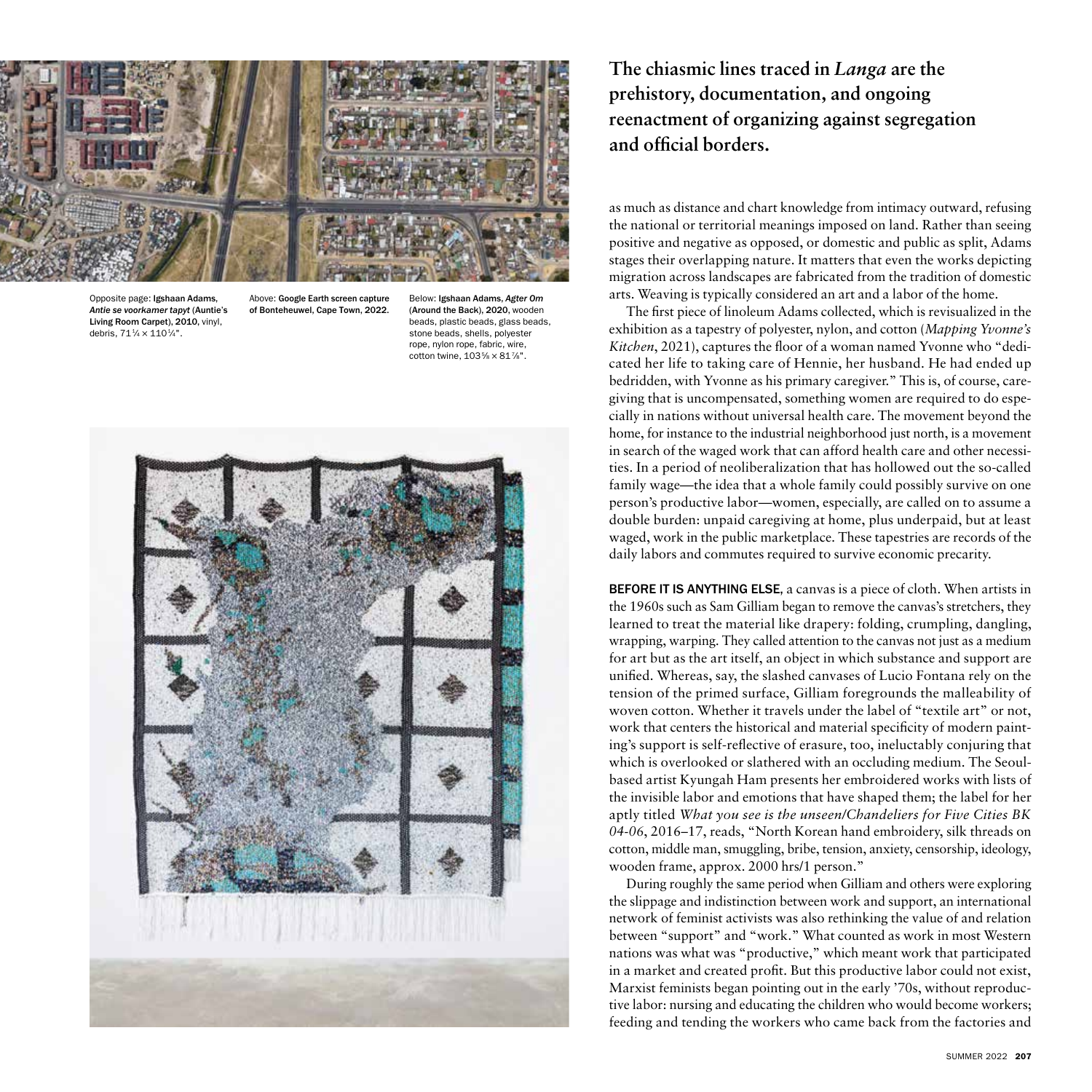



**It is not just the body that is morphed by violence; violence, too, morphs to meet the labor needs of its historical present.**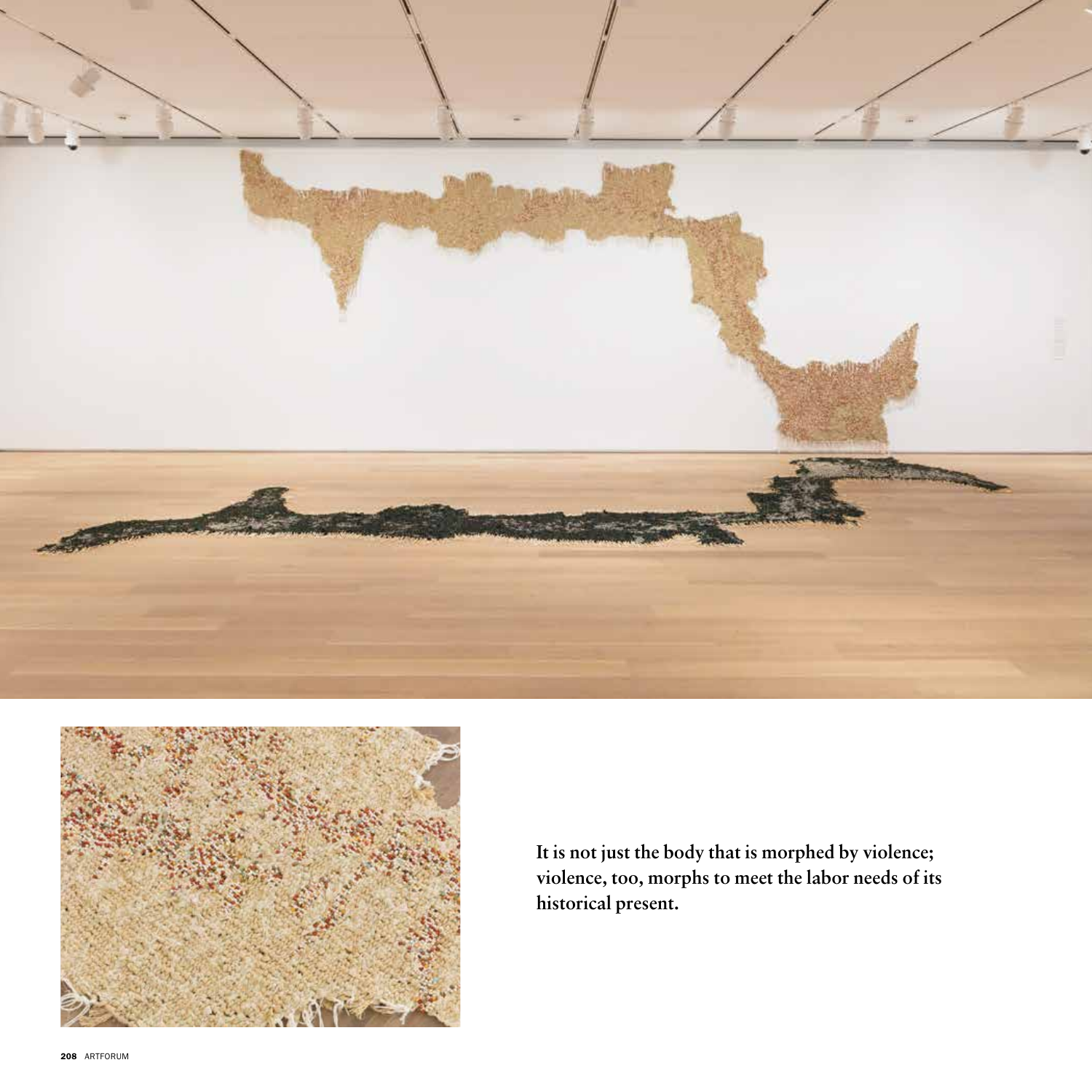

Opposite page, top: View of "Igshaan Adams: Desire Lines," 2022, Art Institute of Chicago. Wall: *11b Larch weg (i)*, 2019. Floor: *11b Larch weg (ii)*, 2019. Opposite page, bottom: Igshaan Adams, *11b Larch weg (i)* (detail), 2019, nylon rope, cotton twine, seashells, stones, glass beads, wooden beads, plastic beads, fabric, 11' 21⁄4" × 27' 23⁄4".

Above: Senga Nengudi performing with her 1976 sculpture *R.S.V.P. X*, Los Angeles, 1976. Photo: Ken Peterson.

Right: Sam Gilliam, *Swing*, 1969, acrylic and aluminum on canvas, 9' 115⁄8" × 23' 71⁄2".



offices; building the communities that sustained a sense of belonging even as labor itself was alienating. This nurture work was almost always performed by women and almost always occurred outside of a market and was therefore uncompensated. "Wages for Housework" became the demand of feminists such as Mariarosa Dalla Costa, Silvia Federici, and Selma James, who sought to call attention to, and secure fair recognition of, capitalism's reliance on this hidden labor force.

Many artists have thematized the association between reproductive labor and textile art, which has long been devalued because of its association with the domestic and feminine, with "craft." The best of this work has visualized how care labor is not just gendered but racialized, particularly in late-capitalist economies, where white women increasingly participate in the productive workforce and delegate housework to undercompensated domestic laborers, who are disproportionately women of color. Adams's own visualizations are indebted to those of Senga Nengudi. Nengudi has called her nylons, suspended and sagging with sand, "abstracted reflections of used bodies," invoking "black wet-nurses suckling child after child their own as well as those of others, until their breasts rested on their knees, their energies drained." Connecting contemporary reproductive labor to historical regimes of enslavement, Nengudi's works track a genealogy between past and present.

Critics tend to comment on the flexibility of nylon, its ability to withstand pressure and manipulation, but the other central ingredient of Nengudi's sculptures—sand—tells a similar story of being beaten and handled, albeit on a different timescale. Sand is, after all, eroded rock, each granule the product of millions of years of weathering—a long process of being abraded, filed, and polished by wind and water. In bringing together the two materials, Nengudi allegorically encapsulates a longer and less

reversible history of violence (sand) within a more contingent but more violent form (nylon). She suggests a permanence to the raw stuff of violence, even though the forms it takes are historically variable: from lynching to police brutality, from enslaved wet nursing to exploited domestic labor. It is not just the body that is morphed by violence; violence, too, morphs to meet the labor needs of its historical present.

Shinique Smith's sculptures of discarded T-shirts and other garments, wound together like bulging bales of cotton, continue to reference the Southern plantation, at the same time that the cast-off fast fashion indexes the transit of cheap labor and goods from the neocolony to the metropole. There is a carbon footprint to this new global economy of synthetic manufacturing. Nengudi's nylon is ultimately derived from fossil fuels; the company that invented it, DuPont, emphasized in early advertisements that it was made only from "coal, air, and water," in part to undercut a rumor that it was made from corpses.

There are nylon ropes, too, in the tapestries of Igshaan Adams. And there is a tension in his work, too, between the rigid and the flexible—where flexibility need not mean freedom but, more likely, just heralds more creative ways to exploit and endanger. Moreover, the cheaply sourced beads placed along many of Adams's threads reference the same global supply networks as Smith's sculptures. In a work like *Langa*, adorning that *X* of desire between two townships, the bits of glass and plastic suggest the Coke bottles and other pieces of junk dropped by passersby. Along the lines of desire are its debris. Like Nengudi, Adams is interested in erosion as a symbol and a site where violence and labor meet. Like Smith, he is interested in how the global inequalities underlying racial capitalism are evidenced by environmental devastation and crisis, as climate change forces more and more migration.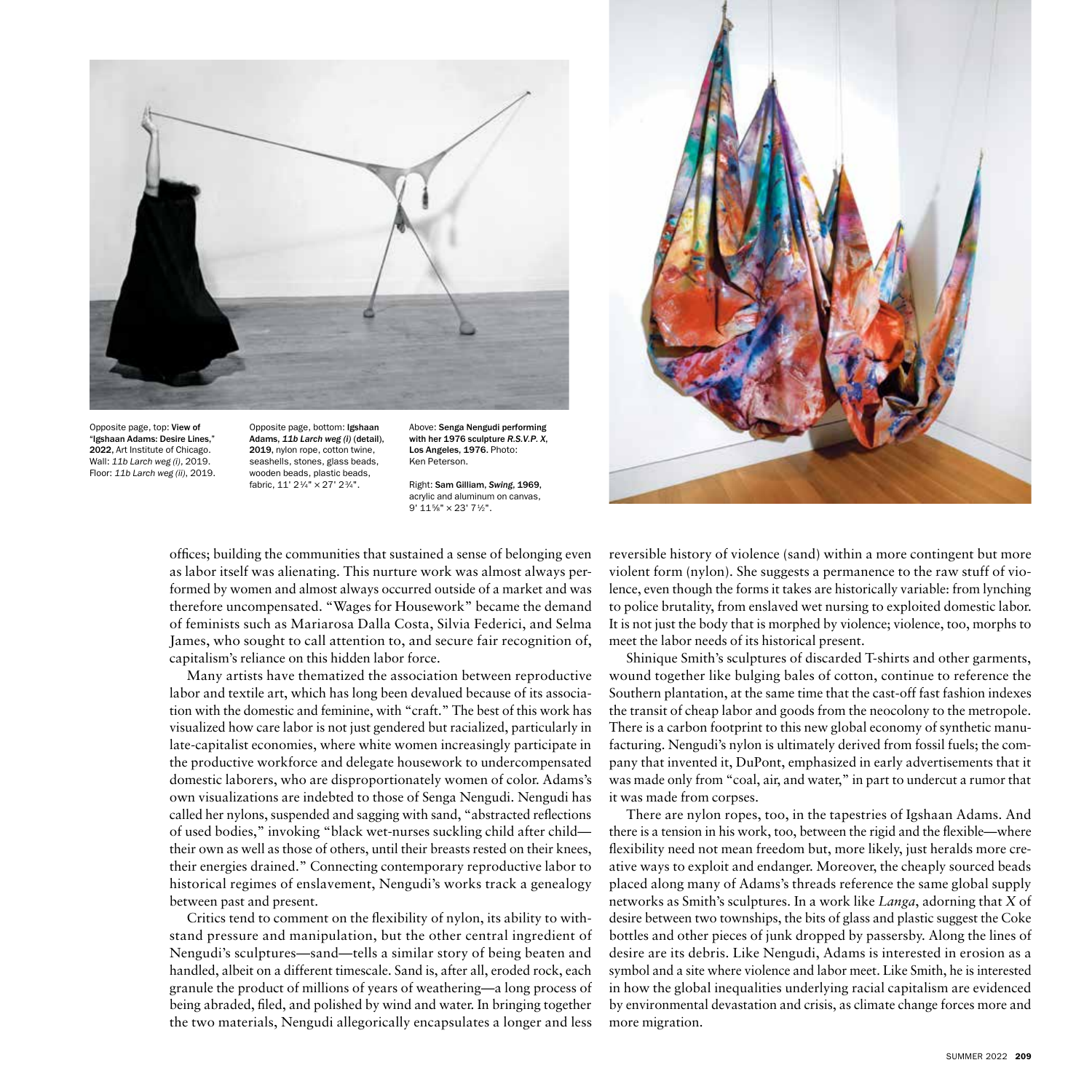

Left: Kyungah Ham, *What you see is the unseen/Chandeliers for Five Cities BK 04-06*, 2016–17, North Korean hand embroidery, silk threads on cotton, middle man, smuggling, bribe, tension, anxiety, censorship, ideology, wooden frame, approx. 2,000 hrs/1 person,  $100\% \times 70\frac{1}{2}$ ".

Right: Shinique Smith, *Bale Variant No. 0021 (Christmas)*, 2011–17, clothing, fabric, objects, wrapping paper, ribbon,  $84 \times 30 \times 30$ ".

Opposite page: View of "Igshaan Adams: Desire Lines," 2022, Art Institute of Chicago. Floor and hanging: *Epping II*, 2021. Wall, from left: *I was a hidden treasure*. *then I wanted to be known . . .* , 2016; *Langa*, 2021.

**What is at stake in textile art is less the interface of individual and collective identity and more the interface, and sometimes obfuscation, of individual and collective labor.**

You need a grid before you can traverse it. Where Adams picks up on the tradition of textile art's laying bare the material supports of art and productive labor alike is by calling attention to the warp. In *Langa*, cords hang from the bottom, a half-articulated grid. In works like *I was a hidden treasure, then I wanted to be known . . .* , 2016, a huge collage of fabric, multicolored ropes, and drooping tassels, we see patches where no weft has been woven through the cords, giving the impression of bone peering through flesh. *Upheaved*, 2018, is installed so the warp fibers are horizontal and exceed the frame of the tapestry, a footlong fringe trailing down its sides. In *Spoorsny (tracking footprints)*, fringe dangles down from the work's top, obscuring nearly a fifth of the tapestry.

For Adams, this allegorical attention to the reproductive labor that makes art possible is particularly important because of the ways in which a kind of housework—or really, a kind of workshop—facilitates his artwork. Originally an oil painter, Adams learned to weave while an artist instructor at the Philani Child Health and Nutrition Center in Cape Town. His job was to teach the mothers of malnourished children how to, in his words, "elevate" their crafts, including woven objects, so they could generate income. In 1997, the center launched the Philani Printing Project, originally funded as part of an antipoverty campaign underpinned by a belief



that economically empowering women would help their children. When Adams began to work there, he learned to weave from the mothers and in turn taught newcomers. Many of the participants contribute the weaving labor that goes into Adams's larger-scale works today.

At its best, textile art has come from traditions of imagining alternative economies to the capitalist one, spaces of communalism protected from the dictates of the market. The Freedom Quilting Bee, a cooperative founded by Alabaman Black women in 1966, functioned in this way. But alternative economies are hard to sustain when the hegemonic one is so powerful and unrelenting. The famed quilter Mary Lee Bendolph, for instance, had to quit the collective because she couldn't earn enough to live on. There is always a risk that art, too, produces work but not wages.

Just as a transnational network of feminists called for "Wages for Housework" in the '70s, Leigh Claire La Berge's 2019 book *Wages Against Artwork* considers what she calls "decommodified labor" in cultural production today, with socially engaged artworks that either thematize or are a product of labor that seems "indistinguishable from formal employment" but is uncompensated. For instance, student or amateur artists may be asked to take on unpaid or underpaid internships for "exposure" or unremunerated "experience" instead of a wage. This is the neoliberal successor